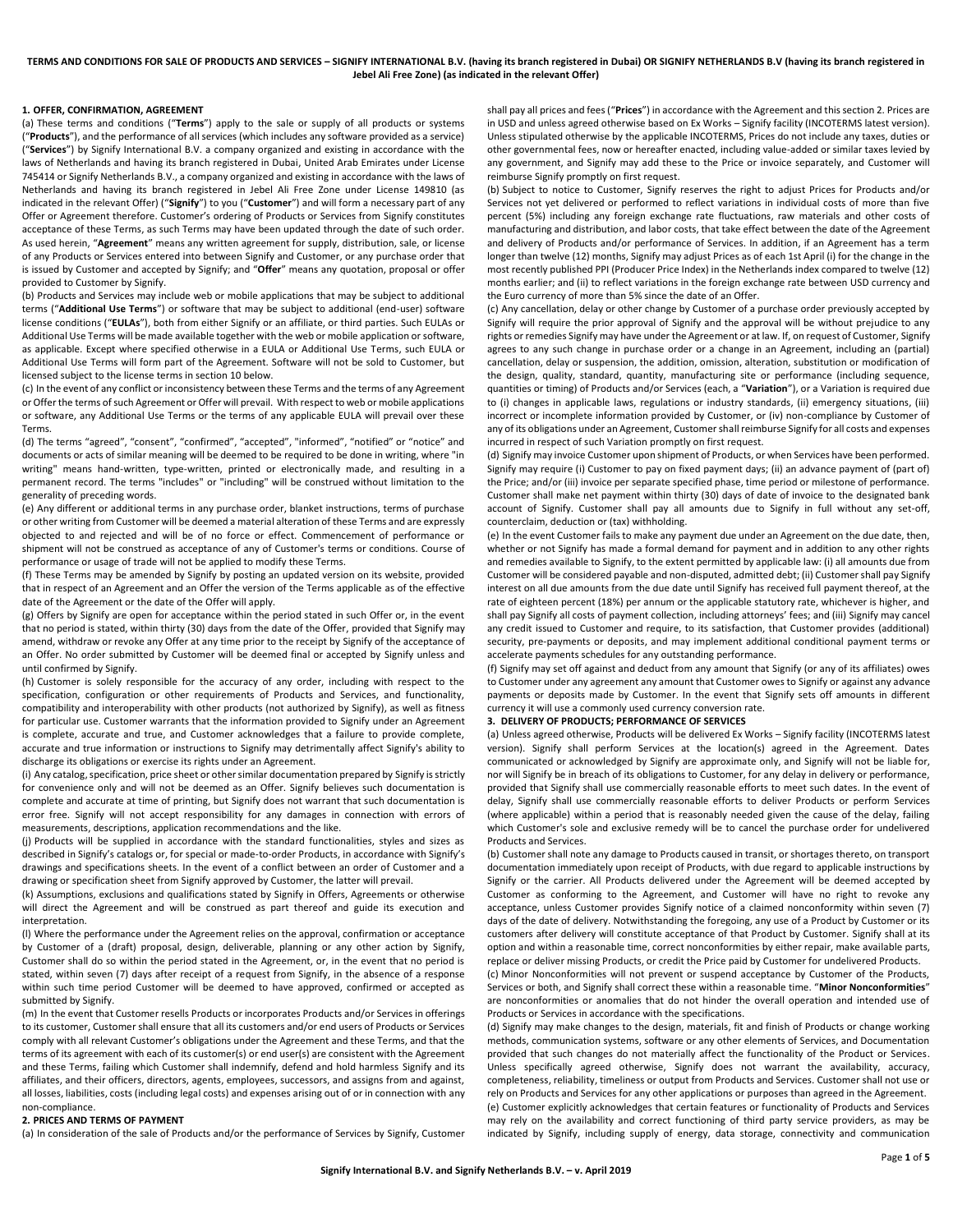services. These are outside of the control of Signify, and Signify will have no responsibility or liability in this respect.

(f) Customer is responsible for all information, orders, instructions, materials, and actions provided or performed by Customer directly or by third parties engaged by Customer (excluding subcontractors of Signify) in connection with the delivery or performance by Signify of any Products or Services. Signify will be entitled to rely on the accuracy and completeness of all information furnished by Customer, including where Signify provides data collection, design or audit services. Upon request of Signify, Customer shall promptly provide any other information, services or support under Customer's control and relevant to the performance by Signify under the Agreement.

(g) In the event of delay or interruption in delivery of Products or the performance of Services for reasons not attributable to Signify or due to a Variation, the timelines for performance by Signify will be amended accordingly. Signify will be entitled (in addition to the increased costs referred to in sectio[n 2](#page-0-0)[\(c\)\)](#page-0-1) to a reasonable compensation by Customer for any damages and/or costs incurred by such delay.

(h) In the event that an Agreement contains (minimum) stock requirements for Signify, Customer shall at first request of Signify purchase Products kept in stock under such requirement.

#### **4. USE OF PRODUCTS AND SERVICES**

(a) Customer shall use Products and Services only for their intended purposes and in accordance with all instructions contained in the manuals, guidelines, warranty terms and any other terms and conditions applicable to such Products and Services or provided by any personnel of Signify, deployed or subcontracted by Signify in the performance of an Agreement ("**Personnel")**. Customer shall maintain the site, site conditions and equipment supplied and/or used by Signify in the performance of Services (including cablings, fittings and electricity supply) in good condition, repair, and working order, and shall protect same against damage and external influences.

(b) Customer shall use and, where applicable, shall cause and ensure that end-users use webapplications, mobile applications and software in accordance with applicable Additional Use Terms and/or EULAs, and where applicable, keep a full back-up of such software installed readily available. In the event of a software error, Customer shall provide Signify with alerts or error messages and support Signify in updating or replacing software used in connection with performance under the Agreement.

(c) Customer shall not perform (or permit) any activity on any equipment or software supplied and/or used by Signify in the performance of Services, except normal use in accordance with the specifications or otherwise with the prior approval by Signify. In the event of any unauthorized actions, Signify may suspend the Services until the equipment or software has been restored to its original compliant state and charge Customer on the basis of a Variation, and until confirmed any warranty obligations of Signify with respect to such Services will be null and void. Any changes to equipment or software owned by Signify (or its licensors) will be exclusively owned by Signify (or its licensors), even if such changes have been performed by or for Customer.

(d) Unless expressly included in Services, for any Services requiring connection to a system from a remote location, Customer shall at its own expense and risk establish external system access for service staff of Signify (or its subcontractors). Customer shall make available technically competent staff as and when required to support Signify and, where applicable, Customer authorizes Signify to make use of Customer's IT infrastructure to connect to and share data with specified systems and/or services to perform Services.

(e) Signify shall not be responsible for the failure of any of its Products or Services to provide the expected performance, benefits, effects or outcome arising from: (i) Customer's failure to comply with the terms under the Agreement; (ii) failures or fluctuations of electric power; (iii) sunset/shutdown of connectivity and communication technologies; (iv) Force Majeure and other unusual external influences; or (v) Variations.

## **5. DESIGN SERVICES; DOCUMENTATION**

(a)If included as part of Services, Signify shall provide design services in accordance with specifications as agreed by the Parties in writing. Unless otherwise agreed, all IPR (as defined in section [10](#page-2-0)[\(a\)\)](#page-2-1) in and to the deliverables arising out of design Services will exclusively vest in Signify or a Signify nominee. Customer shall not use, publish, copy or disclose these without prior approval of Signify, which approval Signify may grant subject to certain conditions, including the payment of a reasonable fee.

(b)All the documentation provided by Signify in connection with the Products and Services, including any user manuals or instructions, catalogs, specification sheets, data, drawings, schedules, designs, source code, or any other documents or information obtained from Signify or created by Signify in whatever form including electronic or printed format ("**Documentation**") will remain the property of Signify. Documentation is not sold to Customer, but licensed subject to the license terms in section 10 below. Unless otherwise agreed, all IPR in and to the Documentation is retained by Signify or a Signify nominee. Customer shall not use, publish, copy or disclose the Documentation except in accordance with these Terms.

#### **6. INSTALLATION; SERVICES ON-SITE**

This section applies where Signify (or its subcontractor) will perform construction, cabling or installation activities ("**Installation**" or "**Install**") or other Services at a site owned or controlled by Customer.

(a) Customer is responsible for the timely completion of preparatory works and site preparations in conformity with requirements set by Signify. Customer shall prior to the agreed start of Installation or other Services on site, and in such a manner that Signify can perform in the most efficient manner and within agreed time schedules: (i) provide and maintain the site conditions (including infrastructure); (ii) provide all necessary information, instructions, inspections, authorizations, approvals, permits and notify Signify about the location of any cables, electric power lines, water pipes or the like, including surveys describing physical characteristics, legal limitations and utility locations for the site; (iii) provide site access, including traffic management, where applicable; and (iv) put at the disposal of Signify all materials, tools, constructions and other facilities, and all other reasonable assistance in an accurate and timely manner, and at no additional costs to Signify, all in compliance with applicable laws, including all applicable health and safety, electrical and building codes.

(b) Customer shall not call Signify upon site before the obligations under section 6(a) have been satisfactorily completed. In the event of waiting times of more than four (4) hours on a day, Signify may reschedule and charge Customer a full working day for that day for the resources concerned. Customer shall (i) provide a fully qualified representative to support Signify as and when required while working on site; (ii) provide utilities (including gas, water, electricity and connectivity), heating and lighting necessary for the performance on site; (iii) provide adequate and lockable rooms for Personnel (equipped with sanitary installations) and storage of materials, tools and instruments on or near the site; (iv) decommission and collect the materials that are replaced by Products and remove these from the site; and (v) assist Signify during (performance) tests. Upon request of Signify, Customer shall arrange for the temporary shutdown of facilities at the site (including water systems). (c) Upon finalization of Installation or other Services on-site, Signify shall notify Customer in accordance with the acceptance protocol agreed between the Parties. In the event that no such protocol has been agreed, within five (5) days after notice to Customer of finalization of installation or other Services on-site, Customer shall check and test the Service set-up, the Products supplied and/or Installed by Signify and, subject to sections 3(b) and 3(c), notify Signify of any Defect (as defined in section [9\(](#page-1-0)[a\)\)](#page-1-1), in the absence of which Customer will be deemed to have accepted the Service set-up, the Products supplied and/or Installed five (5) days after notice. Signify shall resolve Defects so notified within a reasonable period in accordance with sectio[n 9.](#page-1-0)

### **7. RISK AND TITLE**

(a) Risk of damage to or loss of Products will pass to Customer (i) upon delivery by Signify to Customer in accordance with the applicable INCOTERM; or (ii) in the event that Signify Installs Products on-site, unless agreed otherwise, upon delivery on-site.

(b) Legal title to Products will pass to Customer only when Signify (or its financiers) has received payment for such Products in full and, to the extent permitted by applicable law, Signify received payment in full of all other amounts due by Customer under any other agreement with Signify (or any of its affiliates). Until legal title to Products has passed to Customer, Customer shall (i) not assimilate, transfer or pledge any of the Products, or grant any right or title in the Products to any third party, except in the normal course of business and against payment or subject to retention of title; and (ii) ensure that the Products remain identifiable as Products owned by Signify. In the event of breach by Customer, Signify may require that Customer return to Signify, at Customer's cost (including costs for de-installation), all Products in which the title has not yet passed and Customer shall fully cooperate to enable Signify to collect such Products and grant Signify (or its representative) free access to the location of the Products, and other equipment supplied and/or used by Signify in the performance of Services.

#### **8. FORCE MAJEURE**

Signify will not be liable for any breach resulting from a Force Majeure event. If a Force Majeure event occurs, Signify's performance will be suspended for the period of such Force Majeure event. "**Force Majeure**" means any circumstances or occurrences beyond the reasonable control of Signify, whether or not foreseeable at the time of an Agreement, as a result of which Signify cannot reasonably perform or execute its obligations, including, without limitation, acts of God, natural catastrophes including earthquake, lightning, hurricane, typhoon, flooding or volcanic activities or extreme weather conditions, strikes, lock-outs, war, terrorism, political situation, civil unrest, riots, sabotage, vandalism, industry-wide shortages, breakdown of plant or machinery, fault or loss of electricity supply, cyber attacks and hacking or non-performance by suppliers of Signify or by other third parties on which Services rely (including connectivity and communication services). In the event that Force Majeure event extends (or is reasonably expected by Signify to extend) for a period of three (3) consecutive months, Signify will be entitled to cancel all or any part of an Agreement without any liability towards Customer.

#### <span id="page-1-0"></span>**9. LIMITED WARRANTY AND DISCLAIMER**

<span id="page-1-1"></span>(a) In most instances, Signify Products are sold subject to an applicable standard limited warranty either accompanying the product or as published on Signify's website as the standard warranty applicable for a particular Product (the "**Standard Product Warranty**"). For any Product that is sold by Signify that is not subject to an applicable Standard Product Warranty, Signify warrants only that for one (1) year from delivery to Customer the Products will be free from Defects. For any Services that are performed by Signify, Signify warrants only that for thirty (30) days from the performance, the Service will be free from Defects (except in respect of Installation where this thirty (30) days' warranty period will commence upon acceptance as set out in section 6(c). A "**Defect**" (or "**Defective**") means, in relation to a Product, that a Product has any defect in material or workmanship which causes the Product to fail to operate in accordance with the specifications provided by Signify, with consideration given to the overall performance of the Product and, in relation to Services, means that the Service has not been performed in a competent, diligent manner. (b) Unless otherwise agreed by the Parties, Signify does not provide any warranty for third party products, products not marked with the PHILIPS trademark or with trademarks owned by Signify, nor for third party software, applications or services, or customized Products.

(c) Customer acknowledges that EULAs or Additional Use Terms may limit the warranty period for software (including web or mobile applications).

(d) In order to be entitled to make a valid claim under warranty, Customer shall promptly notify Signify of alleged Defective Products or Defective Services prior to expiration of the warranty period. In the event that Signify decides, in its sole discretion, that a claim under warranty is valid, Signify shall, within a reasonable time, at its own option, repair or offer replacement products for Defective Products, or remedy or supplement any Defective Services. If despite reasonable efforts of Signify, a Defective Product cannot be repaired, no replacement product can be supplied or Defective Services cannot be remedied or supplemented, Signify shall make an appropriate refund or credit of monies paid by Customer for those Defective Products or Defective Services. Repairs, replacements or remedies will not extend or renew the applicable warranty period. Customer shall obtain consent from Signify on the specifications of any tests it plans to conduct to determine whether a Defect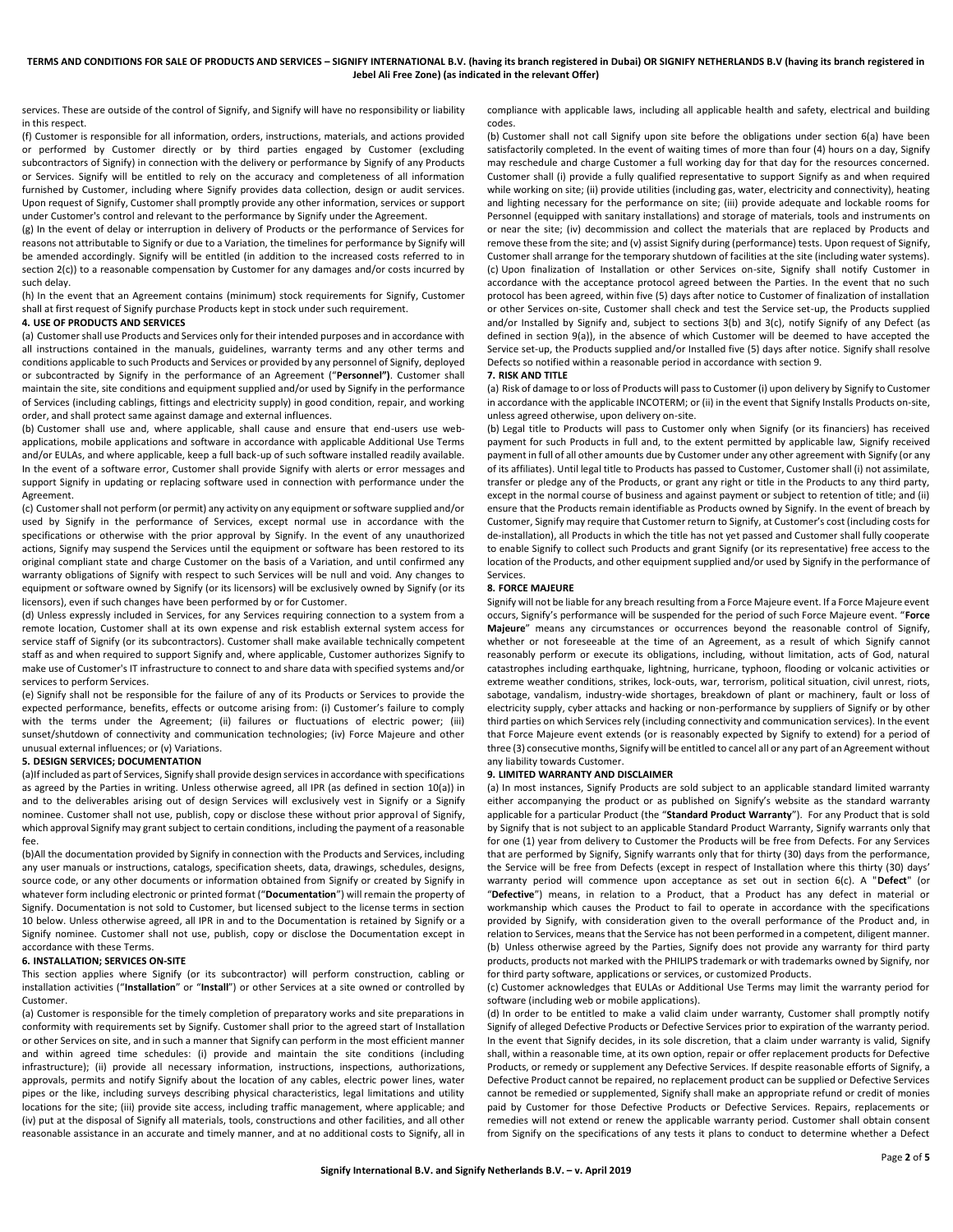exists. Replacement products supplied by Signify may have minor deviations in design and/or specifications which do not affect the functionality of replaced Product. In respect of any replaced or credited Products, Signify may, in its sole discretion, either claim the property of replaced or credited Products and require Customer to return these to Signify, or instruct Customer to destroy these at Customer's costs.

(e) Customer shall bear the costs of access for remedial warranty efforts by Signify, including removal and replacement of systems, structures or other parts of Customer's facility, the de-installation of Defective Products, and the re-installation of replacement products. Customer shall not return Products to Signify without consent of Signify and unless in accordance with applicable Signify' return policies. In the event that Signify decides that a claim under warranty is not valid, Customer will bear the costs incurred by Signify in handling and testing, and the transport of Products returned.

(f) Any indemnification and warranty obligations of Signify under an Agreement are conditional upon (i) proper storage, installation, use, operation, and maintenance of Products, all in accordance with user manuals, warranty policies and other instructions or terms communicated by Signify to Customer; (ii) Customer keeping accurate and complete records of operation and maintenance during the warranty period and providing Signify access to those records; and (iii) modification or repair of Products or Services only as authorized by Signify. Failure to meet these conditions renders the warranty null and void. Signify will not be responsible for normal wear and tear and environmental or stress testing. The warranty provided in this section 9 does not apply to damage or failure to perform arising as a result of any Force Majeure or from any abuse, misuse, abnormal use, improper power supply, powers surges or fluctuations, corrosive environments, neglect, exposure or any use or installation in violation of the instructions or restrictions prescribed by Signify or any applicable standard or code.

(g) Any indemnification and warranty obligation of Signify under an Agreement will not establish, by themselves, any liability to third parties or the public. Nothing in an Agreement will be construed to create any obligation, standard of care or liability to persons or third parties.

(h) If a recall, retrofit, update, withdrawal or any other remedial action related to any Product is required, Customer shall fully cooperate and shall provide such assistance as Signify may require. Customer shall keep accurate books and records to assure traceability of the Products in the event of a Product recall or any other remedial actions.

(i) SUBJECT TO THE EXCLUSIONS AND LIMITATIONS SET OUT IN THE AGREEMENT, AND SUBJECT TO APPLICABLE LAW, SECTION[S 9,](#page-1-0) 11 AN[D 12\(b](#page-2-2)), (c) and (d) STATE THE ENTIRE LIABILITY OF SIGNIFY AND ITS AFFILIATES IN CONNECTION WITH DEFECTIVE PRODUCTS OR DEFECTIVE SERVICES, REGARDLESS OF WHEN THE DEFECT ARISES, AND WHETHER A CLAIM, HOWEVER DESCRIBED, IS BASED ON CONTRACT, WARRANTY, INDEMNITY, TORT OR EXTRA-CONTRACTUAL LIABILITY (INCLUDING NEGLIGENCE), STRICT LIABILITY OR OTHERWISE, AND WILL EXTEND DIRECTLY TO CUSTOMER ONLY AND NOT TO ANY THIRD PARTY, INCLUDING CUSTOMER'S CUSTOMERS, AGENTS OR REPRESENTATIVES. SIGNIFY EXPRESSLY DISCLAIMS ALL OTHER WARRANTIES, WHETHER EXPRESS OR IMPLIED, INCLUDING BUT NOT LIMITED TO ANY WARRANTY AGAINST INFRINGEMENT OR IMPLIED WARRANTIES OF MERCHANTABILITY OR FITNESS FOR A PARTICULAR PURPOSE. AN ESSENTIAL PURPOSE OF THE LIMITED EXCLUSIVE LIABILITIES AND REMEDIES UNDER THE WARRANTY IS ALLOCATION OF RISKS BETWEEN SIGNIFY AND CUSTOMER, WHICH ALLOCATION OF RISKS IS REFLECTED IN THE PRICES.

#### <span id="page-2-0"></span>**10. RIGHTS IN SOFTWARE, DOCUMENTATION AND INTELLECTUAL PROPERTY**

<span id="page-2-1"></span>(a) Subject to Customer's fulfillment of all obligations under the Agreement and these Terms, the supply of Products and/or Services (including software embedded in Products or Services) includes a non-exclusive and non-transferable limited license (without the right to grant sublicenses) to Customer under any intellectual property rights (including patents, utility models, registered and unregistered designs, copyrights, database rights, trademarks, domain names, trade secrets, knowhow, semiconductor IC topography rights and all registrations, applications, renewals, extensions, combinations, divisions, continuations or reissues of any of the foregoing, collectively: "**IPR**") of Signify, to the limited extent that such IPR is embodied or embedded in the Products or Services purchased, to use or resell the Products (including Documentation) as sold by Signify, and/or, for Services, to use the Services (including Documentation) during the term of the applicable Agreement in accordance with the applicable Services description. No rights to IPR are conferred to Customer or any third party other than explicitly granted under the Agreement or these Terms.

(b) In respect of any (embedded) software or other applications supplied to Customer, Customer shall not and shall not permit any third party to: (i) copy, reproduce, distribute, modify, adapt, alter, translate, or create derivative works therefrom; (ii) assign, sublicense, lease, rent, loan, transfer, disclose, or otherwise make available such software or other works; (iii) merge or incorporate such software with or into any other software; or (iv) reverse assemble, decompile, disassemble, or otherwise attempt to derive the source code or the algorithmic nature for such software, or to decode, de-crypt or neutralize any security measures in software or remove or circumvent the protection of software, without authorization from Signify except as explicitly allowed under applicable law; (v) perform any action with regard to software in a manner that would require the software, or any derivative work thereof, to be licensed under Open Source Terms, including but not limited to: (a) combining the software or a derivative work thereof with Open Source Software, by means of incorporation or linking or otherwise; or (b) using Open Source Software to create a derivative work of the software, where "**Open Source Software**" means any software that is licensed under open source license terms that require as a condition of use, modification or distribution of a work: (1) the making available of source code or other materials preferred for modification, or (2) the granting of permission for creating derivative works, or (3) the reproduction of certain notices or license terms in derivative works or accompanying documentation, or (4) the granting of a royaltyfree license to any party under IPR regarding the work or any work that contains, is combined with, requires or otherwise is based on the work.

(c) Customer acknowledges that third parties may own IPR related to Products or Services. Customer shall reproduce, without any amendments or changes, any proprietary rights legends of Signify or its third party suppliers in any software or Documentation provided by Signify.

(d) Signify will be free to use in any way or form any ideas, suggestions, feedback or recommendations by Customer to Signify regarding Products or Services ("**Feedback**"), without payment of royalties or other consideration to Customer. Signify will own all IPR in Feedback. Signify is entitled to use output, deliverables and creations resulting from the performance of Services for its own publicity or for promotional purposes.

#### <span id="page-2-3"></span>**11. INTELLECTUAL PROPERTY RIGHTS INDEMNITY**

<span id="page-2-4"></span>(a) Customer shall promptly notify Signify of any third party claim alleging that any of the Products and/or Services supplied to Customer by Signify infringes any third party IPR. Upon such notice, Signify may at its own option and at its own expense either: (i) procure for Customer the right to continue using such Product and/or Services; or (ii) provide a replacement non-infringing product for such Product of equivalent functionality; or (iii) modify such Product such that it is no longer infringing; or (iv) remedy such Service; or (v) make an appropriate refund or credit of monies paid by Customer for that Product and/or Services.

(b) In the event that a claim referred to under sectio[n 11\(](#page-2-3)[a\)](#page-2-4) results in any legal proceedings, Customer shall give Signify full authority, at the option and cost of Signify, to settle or conduct the defence of such claim. Customer shall provide Signify with all assistance as Signify may reasonably require in connection with such defence of such claim. Customer shall not enter into any settlement in connection with any such claim, nor incur any costs or expenses for the account of Signify without the prior consent of Signify.

(c) Subject to the provisions of sections [11](#page-2-3) an[d 12,](#page-2-2) Signify will reimburse Customer in respect of any final award of damages by a court of competent jurisdiction holding that Products and/or Services as supplied by Signify under an Agreement directly infringe any third party IPR, provided that the infringement is held to be directly and solely attributable to the use by Customer of the Products and/or Service as supplied by Signify under the Agreement.

(d) Notwithstanding anything to the contrary provided in the Agreement, Signify will not be liable for, and the obligations of Signify set out in this sectio[n 11](#page-2-3) will not apply to: (i) any claim of infringement of third party IPR resulting from compliance with Customer's design, drawings, specifications or instructions; or (ii) use of any Products, deliverables and/or Services other than in accordance with its specifications or any claim based on or resulting from any modification or adaptation of a Product, deliverables and/or Service made by or on behalf of Customer; or (iii) any third party IPR covering any assembly, circuit, combination, method or process, in the manufacture, testing or application in which such Products and/or Services supplied by Signify may have been used; or (iv) any claim of infringement resulting from compliance with an industry standard applying to the Products or Services.

(e) With regard to any claim of infringement covered by section 11 (d), Customer shall fully indemnify Signify against any award of damages for any such infringement and shall reimburse all costs incurred by Signify in defending any suit or proceeding for such infringement, provided that Signify gives Customer prompt notice in writing of any such suit or proceeding for infringement and, if so requested, full authority to conduct the defence thereof.

(f) In the event that Signify receives notice claiming infringement of third party IPR in relation to any Products and/or Services supplied or to be supplied under an Agreement, Signify may, in order to limit or avoid liability, terminate the Agreement, suspend or discontinue the supply or performance to Customer of the Products and/or Services or parts to which such notice relates and Signify will not be liable to Customer by virtue of such termination, suspension or discontinuation.

(g) Subject to the exclusions and limitations set forth in sectio[n 12,](#page-2-2) the foregoing states the entire liability of Signify for infringement of third party IPR in connection with the supply of Products and/or Services.

### <span id="page-2-2"></span>**12. LIMITATION OF LIABILITY**

(a) THE LIABILITY OF SIGNIFY AND ITS AFFILIATES FOR ALL CLAIMS OF ANY KIND ARISING FROM OR RELATED TO THE PROVISION OF PRODUCTS OR SERVICES TO CUSTOMER, OR OTHERWISE UNDER AN AGREEMENT, INCLUDING ANY INDEMNITIES, PENALTIES OR LIQUIDATED DAMAGE ("**CLAIMS**"), WILL BE LIMITED TO A MAXIMUM, AGGREGATE TOTAL ("**LIABILITY CAP**") OF (I) TWENTY PERCENT (20%) OF THE TOTAL PRICE PAID BY THE CUSTOMER FOR PRODUCTS AND/OR SERVICES TO WHICH SUCH CLAIMS RELATE, OR (II) EUR 2,000,000, WHICHEVER IS LOWER. FOR SERVICES THAT ARE PERFORMED ON THE BASIS OF SPECIFIED PHASES, TIME PERIODS OR MILESTONES ("**MILESTONES**") AS MAY BE SPECIFIED IN AN AGREEMENT, THE LIABILITY CAP WILL FURTHER BE LIMITED TO TWENTY PERCENT (20%) OF THE TOTAL PRICE PER EACH SUCH MILESTONE FOR ALL CLAIMS ARISING FROM OR RELATED TO SUCH MILESTONE.

(b) Signify will not under any circumstances be liable for any lost profits, lost savings, loss of data, loss of reputation, loss of goodwill, indirect, incidental, punitive, special or consequential damages, whether or not such damages are based on tort, warranty, contract or otherwise – even if Signify has been advised, or is aware, of the possibility of such damages.

(c) In order to be entitled to make a valid Claim, Customer shall notify Signify of any such Claim within thirty (30) days of the date of the event giving rise to the Claim, and any lawsuit relating to a Claim must be filed within one (1) year of the date of such notification. Claims that are not brought or filed in accordance with the preceding sentence will be null and void.

(d) The limitations and exclusions of liability will apply only to the extent permitted by applicable mandatory law.

#### **13. CONFIDENTIALITY**

Customer shall maintain any technical, commercial and financial information, including any Offer and (pricing) terms, other data disclosed to Customer by Signify, and any Feedback, confidential and shall not disclose such information to any third party and shall not use any such information for any purpose other than as agreed by the Parties and in relation to the Offer and/or the Agreement. **14. EXPORT/IMPORT CONTROLS**

(a) Certain transactions of Signify may be subject to export or import controls laws and regulations that prohibit or restrict the (re)export or transfer of certain items to certain countries, entities or individuals, such as the laws and regulations of the UN, EU and US ("**Export Regulations**"). The (re)export or transfer of Products and/or Services, as well as technical assistance, training,